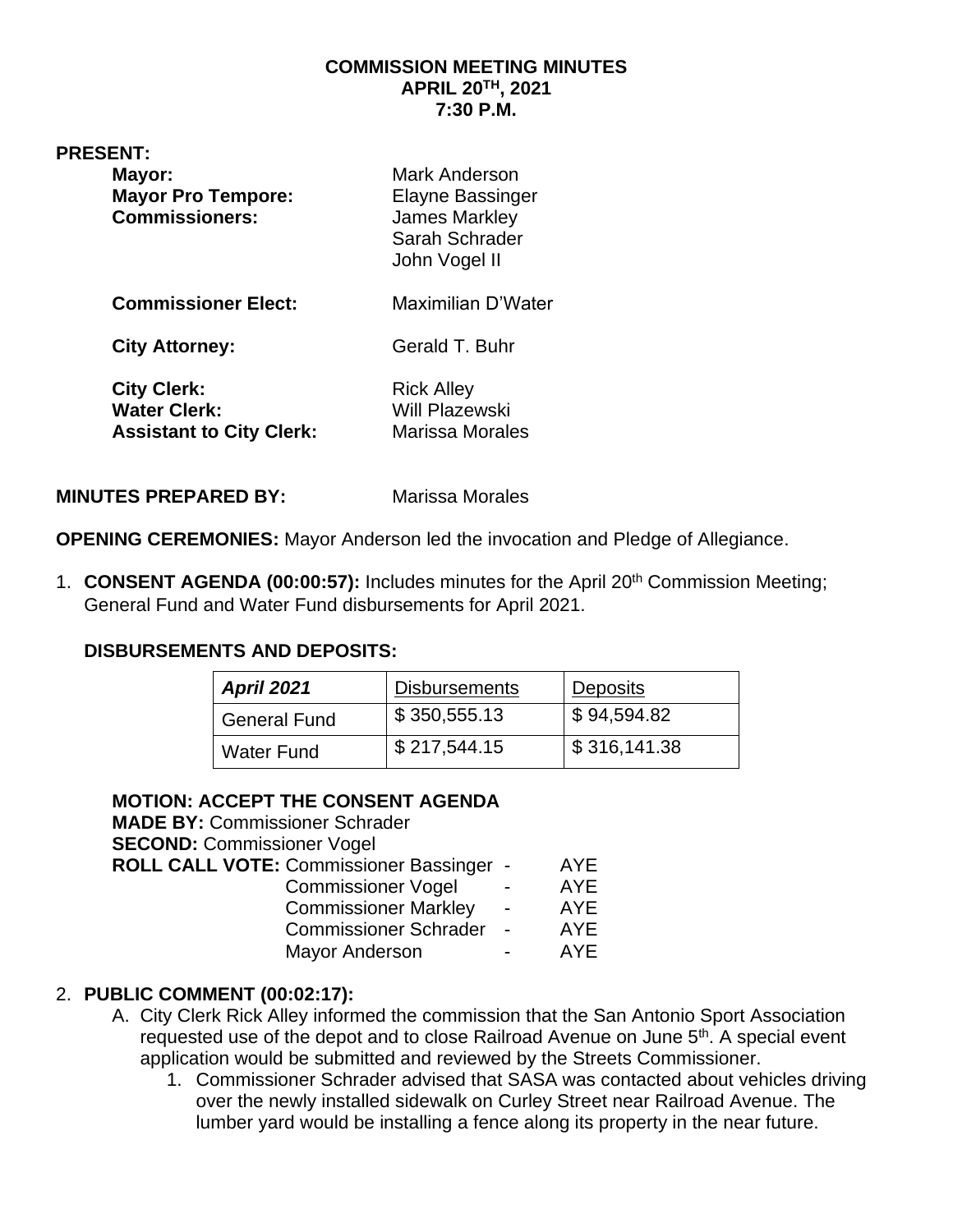## 3. **MAYOR'S REPORT (00:05:44)**

- A. All park facilities and City Hall remained open. Face masks were allowed to be worn in City Hall. The Local State of Emergency lapsed on May 11<sup>th</sup> as mandated by Governor DeSantis' executive orders. A mobile vaccination site offering the Johnson & Johnson COVID-19 vaccine was being researched by City staff.
- B. **RESOLUTION 04-2021**

**A RESOLUTION OF THE CITY COMMISSION OF SAN ANTONIO, FLORIDA PROVIDING FOR TERMINATION OF COVID-19 EMERGENCY RESOLUTION 04-2020 TO COMPLY WITH THE GOVERNOR'S EXECUTIVE ORDERS EO 21-101 & EO 21-102; AND PROVIDING AN EFFECTIVE DATE.**

### **MOTION: ADOPT RESOLUTION 04-2021**

**MADE BY:** Commissioner Bassinger **SECOND:** Commissioner Schrader **ROLL CALL VOTE:** Commissioner Bassinger - AYE Commissioner Markley - AYE Commissioner Schrader - AYE Commissioner Vogel - AYE Mayor Anderson **- AYE** 

### C. **ORDINANCE 06-2021 (FIRST READING)**

**AN ORDINANCE OF THE CITY OF SAN ANTONIO, FLORIDA PROVIDING FOR TERMINATING ORDINANCE 06-2020 REQUIRING FACE COVERINGS IN CITY HALL; PROVIDING FOR SEVERABILITY, CONFLICTS, AND PROVIDING AN EFFECTIVE DATE.**

**MOTION: ACCEPT FIRST READING OF ORDINANCE 06-2021 MADE BY:** Commissioner Bassinger **SECOND: Commissioner Markley ROLL CALL VOTE:** Commissioner Bassinger - AYE Commissioner Markley - AYE Commissioner Schrader - AYE Commissioner Vogel - AYE Mayor Anderson **- AYE** 

D. Three candidates had been interviewed for the open Public Works Director position.

## 4. **ATTORNEY'S REPORT (00:12:46): NONE**

### 5. **COMMISSIONER REPORTS**

### A. **BUILDING AND ZONING – COMMISSIONER VOGEL (00:13:04):**

- 1. Building permit activity for January was tallied at \$1,887,896 including five single family residences.
- 2. The preliminary plat for San Antonio Station was reviewed by the City staff committee.
	- a. City Planner Phil Waldron advised that the plat was consistent with the conditions of the PUZ zoning. Daniel Magro of Aclus Engineering addressed small changes with the petitioner, and discussed inclusion of a 15 foot utility easement on the north side of the property along Railroad Avenue.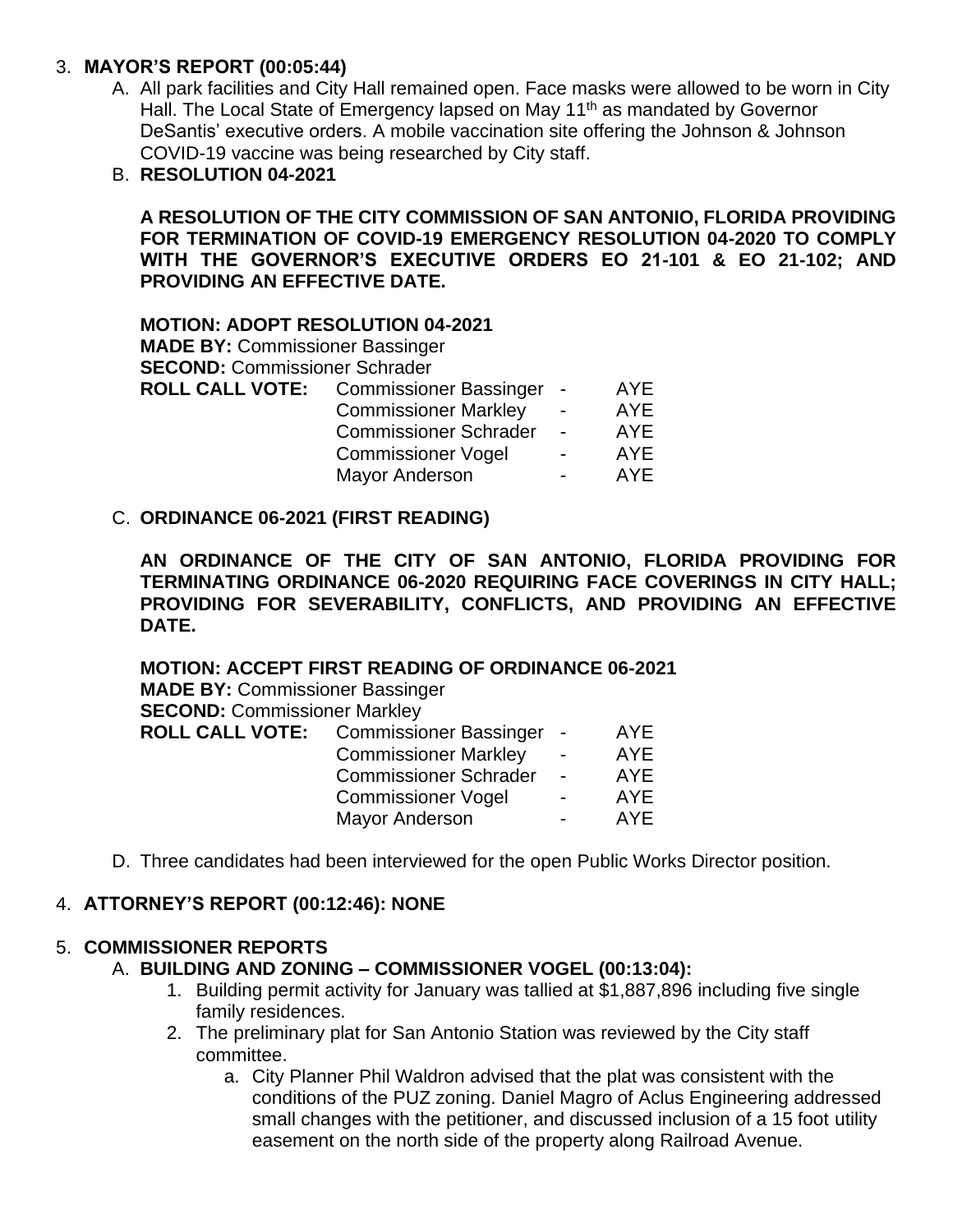i. Hunter Brown of Coastal Consultants did not feel the easement was needed due to the 5 feet of right of way being dedicated to the City. The utility easement was recommended for potential future utility expansions or for widening of the road that would require line relocations. Attorney Buhr advised that the easement may not be needed if water service already existed past the boundaries of the property. The commission did not feel the easement was needed.

# **MOTION: APPROVE THE PRELIMINARY PLAT FOR SAN ANTONIO STATION**

**MADE BY:** Commissioner Vogel **SECOND:** Commissioner Bassinger

**ROLL CALL VOTE:** Commissioner Bassinger - AYE Commissioner Vogel - AYE

| Commissioner vogel           | $\overline{\phantom{a}}$ | AYE            |
|------------------------------|--------------------------|----------------|
| <b>Commissioner Markley</b>  | $\blacksquare$           | NAY            |
| <b>Mayor Anderson</b>        | $\overline{\phantom{0}}$ | AYF            |
| <b>Commissioner Schrader</b> | $\overline{\phantom{a}}$ | <b>ABSTAIN</b> |

- b. Daniel Magro advised that a new hydrant should be added on the north side of Railroad Avenue, indicated on the final utility plans. The individual service lines would be required to have sleeves. Other required changes to the utility plan were based off the City's technical specifications.
	- i. Hunter Brown agreed to the recommended changes. He asked if hydrant flow and pressure tests needed to be performed by the City or through the developer. Attorney Buhr and Daniel Magro advised of different resources for testing to be done by the developer.
	- ii. A utility agreement for San Antonio Station would be prepared.
- 3. A variance request for a wall mounted sign permit at the San Antonio Citizens Federal Credit Union Operations Center was reviewed. The proposed sign was larger than the 4 foot by 6 foot sign allowed under City code. Attorney Buhr addressed the conditions that must be met for the commission to approve a variance request.
	- a. Jose Morera of Signs of Tampa Bay felt the sign would not be sufficient to identify the building at the smaller size allowed. Attorney Buhr advised that the criteria for a variance were not met, but the petitioners could approach the City with a request to revise the sign ordinance in the future.
	- b. Commissioner Schrader asked if revisions to the sign code could take the building size into consideration for sign size allowances.
	- c. Commissioner Bassinger expressed concern that a larger lighted sign would affect houses on Magnolia Street.

# **MOTION: DENY THE VARIANCE REQUEST FOR SACFCU SIGN**

**MADE BY:** Commissioner Markley

**SECOND:** Commissioner Bassinger

| <b>ROLL CALL VOTE:</b> Commissioner Bassinger | $\sim$                   | <b>AYE</b> |
|-----------------------------------------------|--------------------------|------------|
| <b>Commissioner Vogel</b>                     | $\blacksquare$           | <b>AYE</b> |
| <b>Commissioner Markley</b>                   | $\sim$                   | <b>AYE</b> |
| <b>Mayor Anderson</b>                         | $\overline{\phantom{0}}$ | AYE        |
| <b>Commissioner Schrader</b>                  | $\blacksquare$           | <b>AYE</b> |
|                                               |                          |            |

4. Attorney Buhr began drafting an ordinance to adopt fees for variance requests reviewed by the Board of Adjustment.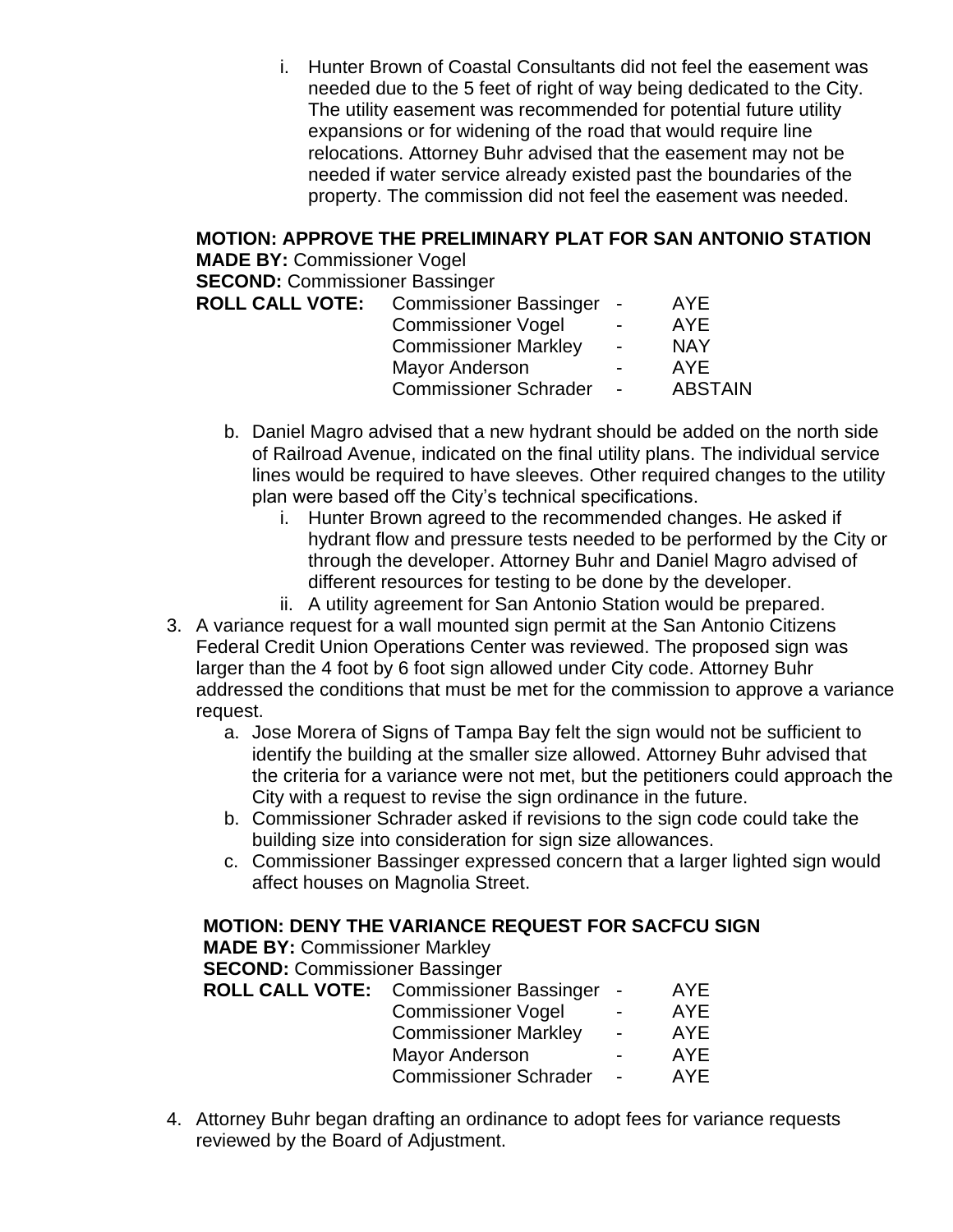## B. **PARKS AND RECREATION – COMMISSIONER BASSINGER (00:46:56):**

- 1. A bird bath and two ceramic planters were stolen from the City Park. The Founders Garden Club chose not to have them replaced due to concerns that the items may be stolen again.
- 2. Proofs for the two park signs were approved and in progress. The main text area of the founder's sign was estimated to last 100 years, with the top part containing the City seal estimated at 30-40 years.
	- a. Commissioner Markley discussed the option of selling the existing sign to recoup funding for the new purchase. The commission discussed having the sign go to a historical group as well.
- 3. A tree in the Founders Garden Club would be evaluated and removed if necessary.
- 4. The City's signs recognizing 30 years as a Tree City were delivered to the Division of Forestry's Dade City Office. The City's contact with the division also offered support for any Arbor Day events and donations of trees for planting.
- 5. The park irrigation system needed repairs. Public Works would look into solutions for repair, or costs to replace the system entirely.

# C. **STREETS – COMMISSIONER SCHRADER (00:55:30):**

- 1. The contractor's bond needed to be added to the Pompanic bid documents before being advertised. Bill Housel was unable to prepare the cost estimate prior to the meeting, but would continue assembling one.
- 2. Quotes for a consultant to provide on-site supervision during the Pompanic Street repairs were received from Bill Housel (\$15,360) and Coastal Design Consultants (not to exceed \$24,500).
- 3. Several street repair quotes were received by Gude Paving, but would be revised and considered at a later date due to budget restrictions.

# D. **WATERWORKS – COMMISSIONER MARKLEY (00:59:10):**

- 1. The Curley Street Water Line Relocation Project was near competition, with engineers on site to perform inspections and take photos. The request for payment from Pospiech Contracting was received and approved.
- 2. The Carmela Utility Agreement was reviewed by city staff and consultants with a consensus for approval. The open cut on Oak Street as opposed to the directional bore would be allowed for the development.
	- a. Daniel Magro requested a final set of the construction drawings. Changes to the final draft of the agreement would be made to include approval from the City's engineer prior to commencing construction.
- 3. Commissioner Markley requested a list of water system improvements from Daniel Magro to be reviewed with the new Water Commissioner.

# 6. **CLERK'S REPORT (01:05:51):**

- A. Wolfe Architectural would perform an on-site inspection of the fire station on the 13<sup>th</sup> to estimate the cost of preparing a bid packet for the roof repairs.
- B. One of the right-of-way use permits submitted to Pasco County was rejected due to golf carts not being allowed to operate on Curley Road. Additional information from the County on the restriction was requested to determine if additional signs needed to be purchased.

# 7. **UNFINISHED BUSINESS (01:09:55): NONE**

8. **NEW BUSINESS (01:10:02):**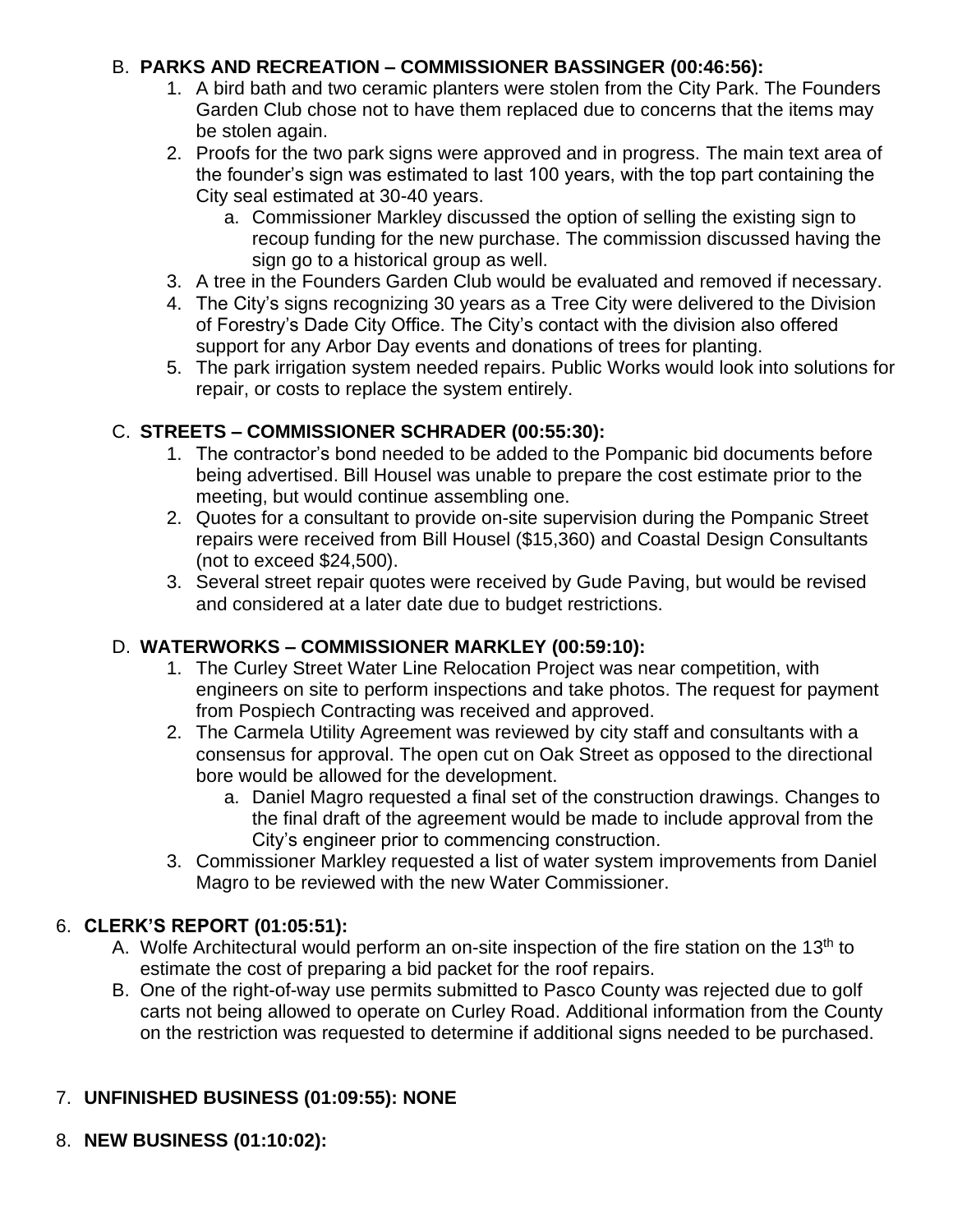A. Commissioner Anderson and Commissioner D'Water were sworn in by City Clerk Rick Alley. Attorney Buhr accepted nominations for Mayor and Mayor Pro Tem.

**MAYOR:** Commissioner Anderson nominated by Commissioner Bassinger. **MAYOR PRO TEM:** Commissioner Bassinger nominated by Commissioner Schrader.

**MAYOR:** Commissioner Anderson **MAYOR PRO TEM / PARKS:** Commissioner Bassinger **STREETS:** Commissioner Schrader **BUILDING & ZONING:** Commissioner Vogel **WATER:** Commissioner D'Water

- 1. Information on annual required ethics training would be sent out to all commissioners.
- B. The quotes and specifications for the pedestrian crossing signs with audible alerts were reviewed for compliance with the state's approved materials/vendor list. The products from Transportation Solutions & Lighting were state compliant, with the cost for 3 signs quoted at \$12,630.

**MOTION: APPROVE PURCHASE FROM TRANSPORTATION SOLUTIONS & LIGHTING MADE BY:** Commissioner Bassinger

**SECOND:** Commissioner Schrader

| <b>ROLL CALL VOTE:</b> | Commissioner Bassinger -     |                | AYE. |
|------------------------|------------------------------|----------------|------|
|                        | <b>Commissioner Vogel</b>    | $\blacksquare$ | AYE. |
|                        | <b>Commissioner D'Water</b>  | $\blacksquare$ | AYE. |
|                        | <b>Commissioner Schrader</b> |                | AYF  |
|                        | Mayor Anderson               |                | AYF. |

C. Mayor Anderson discussed that Public Works Technician Daniel Ennis would be eligible to sit for the Florida Rural Water Association's Level 3 Water Distribution Operator licensing exam. A pay raise of \$2 per hour was proposed due to his certifications. The commission discussed requirements of passing the exam as a condition of the raise, and if there could be any requirement for the employee to remain on staff for a period of time after obtaining the license.

**MOTION: INCREASE D. ENNIS' HOURLY RATE BY \$2 PER HOUR**

**MADE BY:** Commissioner Schrader **SECOND:** Commissioner Vogel

| <b>OLLUIND:</b> COMMISSIONER VOGER |                                               |                          |            |
|------------------------------------|-----------------------------------------------|--------------------------|------------|
|                                    | <b>ROLL CALL VOTE:</b> Commissioner Bassinger | $\sim$                   | AYE        |
|                                    | <b>Commissioner Vogel</b>                     | $\overline{\phantom{0}}$ | <b>AYE</b> |
|                                    | <b>Commissioner D'Water</b>                   | $\sim$                   | <b>AYE</b> |
|                                    | <b>Commissioner Schrader</b>                  | $\sim$                   | AYE        |
|                                    | <b>Mayor Anderson</b>                         | $\blacksquare$           | <b>AYE</b> |

D. Mayor Anderson discussed the salary requests from the three candidates interviewed for the Public Works Director position. Rick Alley reviewed salaries from other municipalities in Pasco County. Mayor Anderson proposed a maximum salary amount of \$62,000 to offer to prospective candidates.

**MOTION: OFFER UP TO \$62,000 FOR THE PUBLIC WORKS DIRECTOR POSITION MADE BY:** Commissioner Vogel